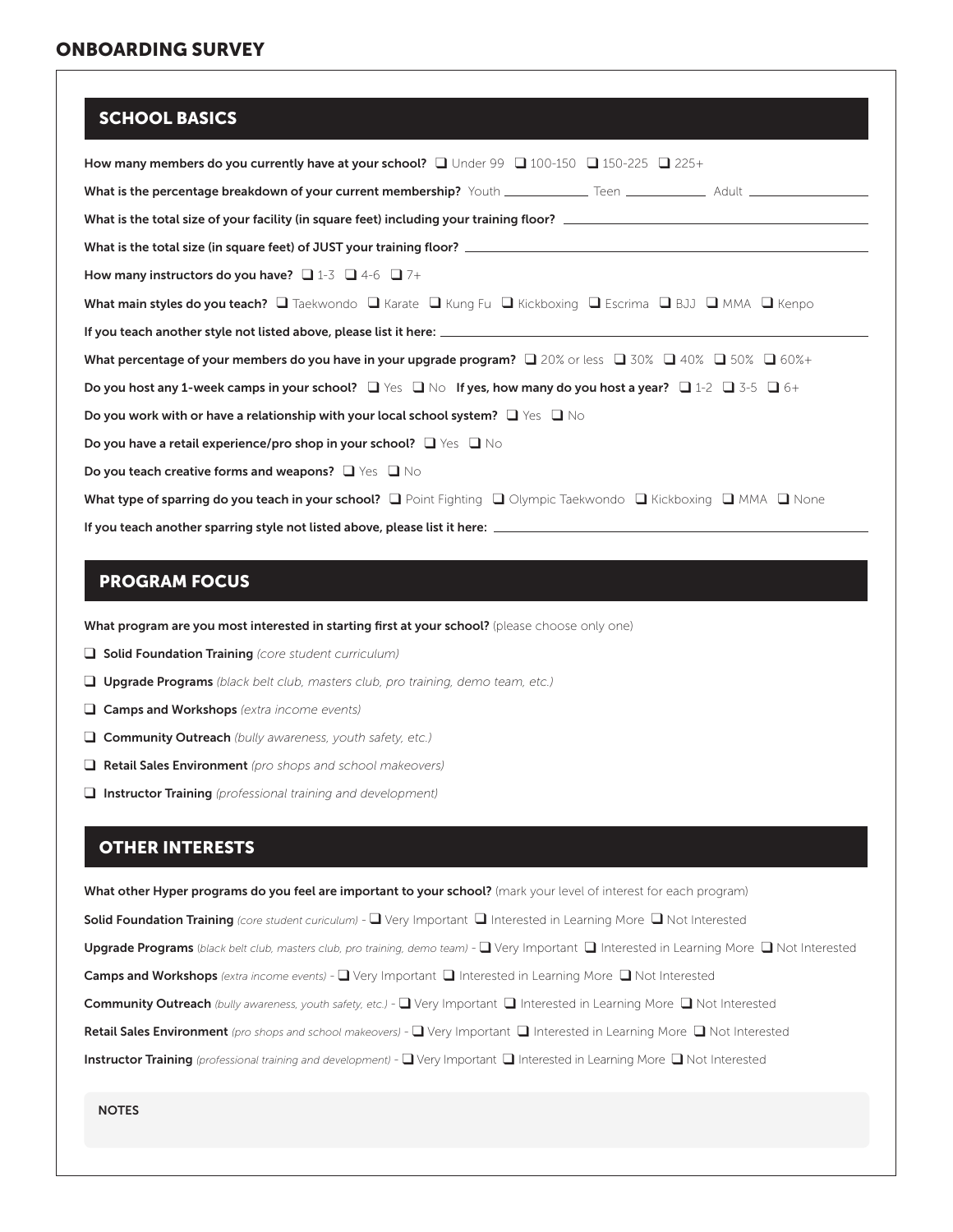# PRESENTATION GUIDE AND WORKSHEET

| <b>TRIANGLE OF SUCCESS</b>     |
|--------------------------------|
| <b>QUARTERLY SUCCESS</b>       |
| <b>STUDENT EVOLUTION</b>       |
| <b>SOLID FOUNDATION</b>        |
| <b>PRO TRAINING</b>            |
| <b>FIGHT CLUB</b>              |
| <b>CAMPS AND WORKSHOPS</b>     |
| <b>COMMUNITY OUTREACH</b>      |
| PRO SHOPS AND SCHOOL MAKEOVERS |
| <b>INSTRUCTOR TRAINING</b>     |